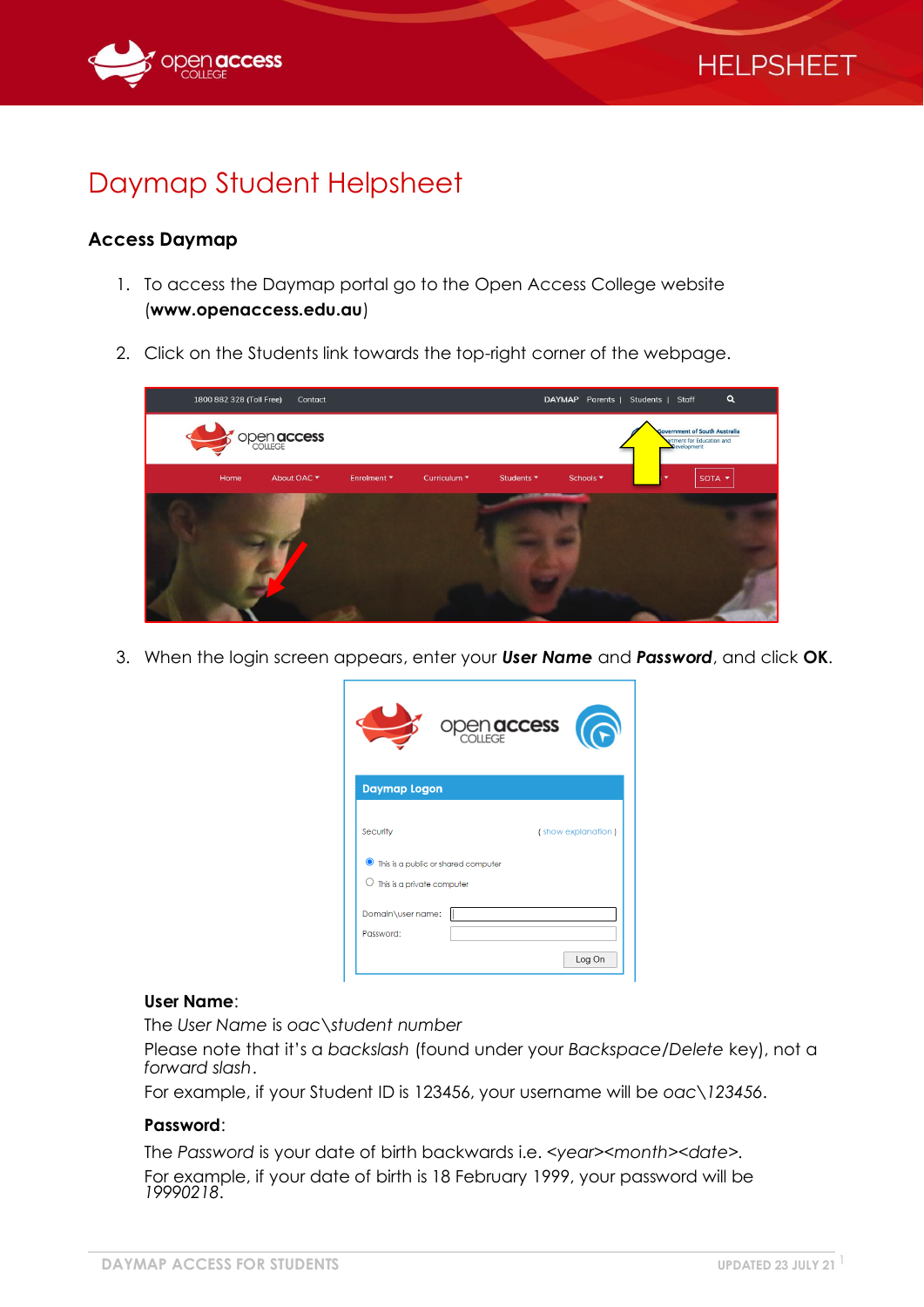



## **Daymap Features**

4. From the top menu, roll over **Daymap** to access *Day Plan*, *Timetable*, *Homework*, *Report*, *Portfolio* and *Mobile Daymap*.

*[Hint: While viewing Daymap on a mobile phone, use the Mobile Daymap option for better compatibility.]*



5. **Day Plan** view shows your timetable and subjects for the current day. Any homework or class notes will show next to a timetabled class.

*[Hint: To view a different day, use the forward and back arrows next to the date.]*



Click on a class name to view feeds, lessons, posts, notes, attachments and tasks related to that



- 6. **Timetable** view shows your timetable for that week.
- 7. **Homework** view shows any homework entered by the teacher and any assessment tasks due.
- 8. **Report** view shows the *Details, Attendance Map, Attendance Rate* and *Assessment*.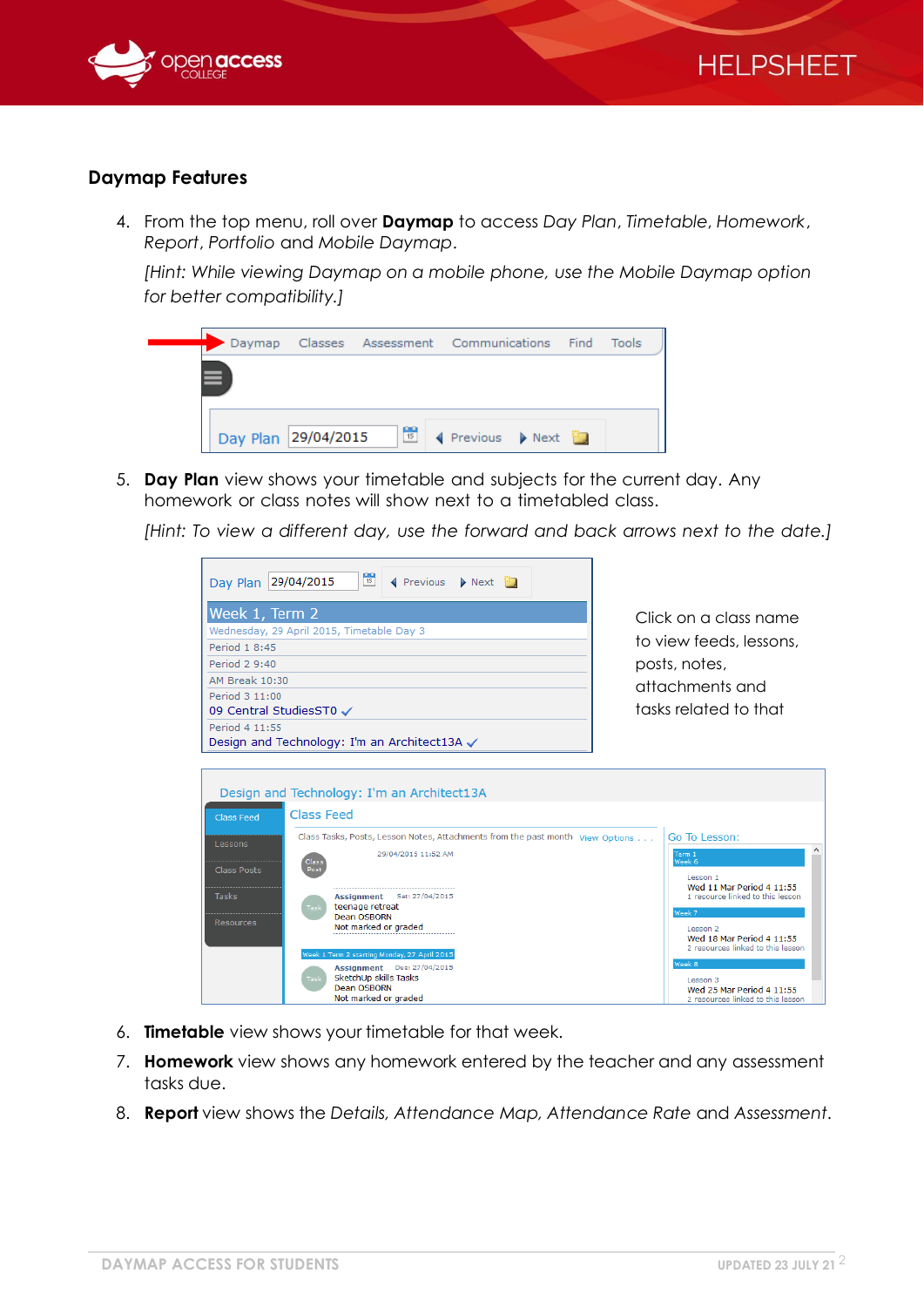

9. The *Attendance Map* and *Attendance Rate*.

| Daymap                 | <b>Tools</b><br>Communications<br>Find<br>Classes<br>Assessment              | Daymap                 | <b>Classes</b> | Assessment                               | Communications | Find | Tools          |
|------------------------|------------------------------------------------------------------------------|------------------------|----------------|------------------------------------------|----------------|------|----------------|
| ⋿                      |                                                                              |                        |                |                                          |                |      |                |
| <b>Student Summary</b> |                                                                              |                        |                |                                          |                |      |                |
| 151445                 | <b>Show Results For 2015</b><br>Go                                           | <b>Student Summary</b> |                |                                          |                |      |                |
| <b>Details</b>         | <b>Attendance Map</b>                                                        | 151445                 |                | <b>Show Results For 2015</b>             |                | Go   |                |
| Attendance Map         | SMTWTFSSMT W T F S S M<br>February 1 2 3 4 5 6 7 8 9 10 11 12 13 14 15 16 17 | <b>Details</b>         |                | <b>Attendance Rate</b>                   |                |      |                |
| Attendance Rate        | 12345678910111213141516171<br>March<br>1234567891011121314<br>April          | Attendance Map         |                | <b>Class</b>                             | Code           |      | <b>Teacher</b> |
| Assessment             |                                                                              | <b>Attendance Rate</b> |                | Certificate III Early                    | EC31138A       |      | Rachael        |
|                        | <b>Attendance Map Legend</b><br><b>Unapproved Absence</b><br>Present         | <b>Assessment</b>      |                | <b>Childhood Education</b><br>and Care8A | <b>VET</b>     |      | <b>SAVAGE</b>  |
|                        | Approved Absence<br>Late                                                     |                        |                | <b>TOTAL</b>                             |                |      |                |

- 10. The *Assessment* tab shows any published results for assessment tasks the teacher has set and marked.
- 11. The next top menu is **Classes**. This drop down menu allows you to see a **Diary** view of classes (with notes) or the **Class List** – all of the classes the student has been enrolled in at OAC this year (*Class List*) and for previous years (*View All*).

| Daymap                                                                                               | <b>Classes</b> |            |  | Assessment Communications Find Tools |  |  |
|------------------------------------------------------------------------------------------------------|----------------|------------|--|--------------------------------------|--|--|
|                                                                                                      |                | Diary      |  |                                      |  |  |
|                                                                                                      |                | Class List |  |                                      |  |  |
| Class List                                                                                           |                |            |  |                                      |  |  |
| $\bullet$ Show classes for this year $\,\circlearrowright$ Show all classes including previous years |                |            |  |                                      |  |  |
| Class Code                                                                                           |                | Subject    |  | Latest                               |  |  |
| 2WPCF024A 12 Workplace Practices - Sport 10/04/2015 Class Plans                                      |                |            |  |                                      |  |  |

12. The **Assessment** top menu allows you to use the **Task Finder** to view assessment tasks that are **Current**, **All for the year**, or **All**. You can click on the number in the task ID column to see more details for that task.

|                          | Daymap                             | <b>Classes</b> | Assessment | Communications | Tools<br>Find                                                                                        |                  |     |              |            |                  |
|--------------------------|------------------------------------|----------------|------------|----------------|------------------------------------------------------------------------------------------------------|------------------|-----|--------------|------------|------------------|
|                          |                                    |                |            |                |                                                                                                      |                  |     |              |            |                  |
|                          |                                    |                |            |                |                                                                                                      |                  |     |              |            |                  |
|                          | <b>Assessment Tasks</b><br>Class A |                |            |                |                                                                                                      |                  |     |              |            |                  |
|                          |                                    |                |            |                |                                                                                                      |                  |     |              |            |                  |
|                          | TaskID                             | Class          |            | Type           | Task                                                                                                 | Set              | Due | Teacher      | Assessment | <b>Status</b>    |
| $\overline{\phantom{a}}$ | Tasks: {0}                         |                |            |                |                                                                                                      |                  |     |              |            |                  |
|                          | 30220                              |                |            |                | Workplace Practices - Sport24A Assignment The Changing Nature of Work 31/03/15 27/04/15 Marg LAMBERT |                  |     |              | Graded     | Your work        |
|                          | 27976                              |                |            |                | Workplace Practices - Sport24A Assignment Work in Australian Society                                 | 13/02/15 6/03/15 |     | Marg LAMBERT | Graded     | <b>Your work</b> |

**HELPSHEET**